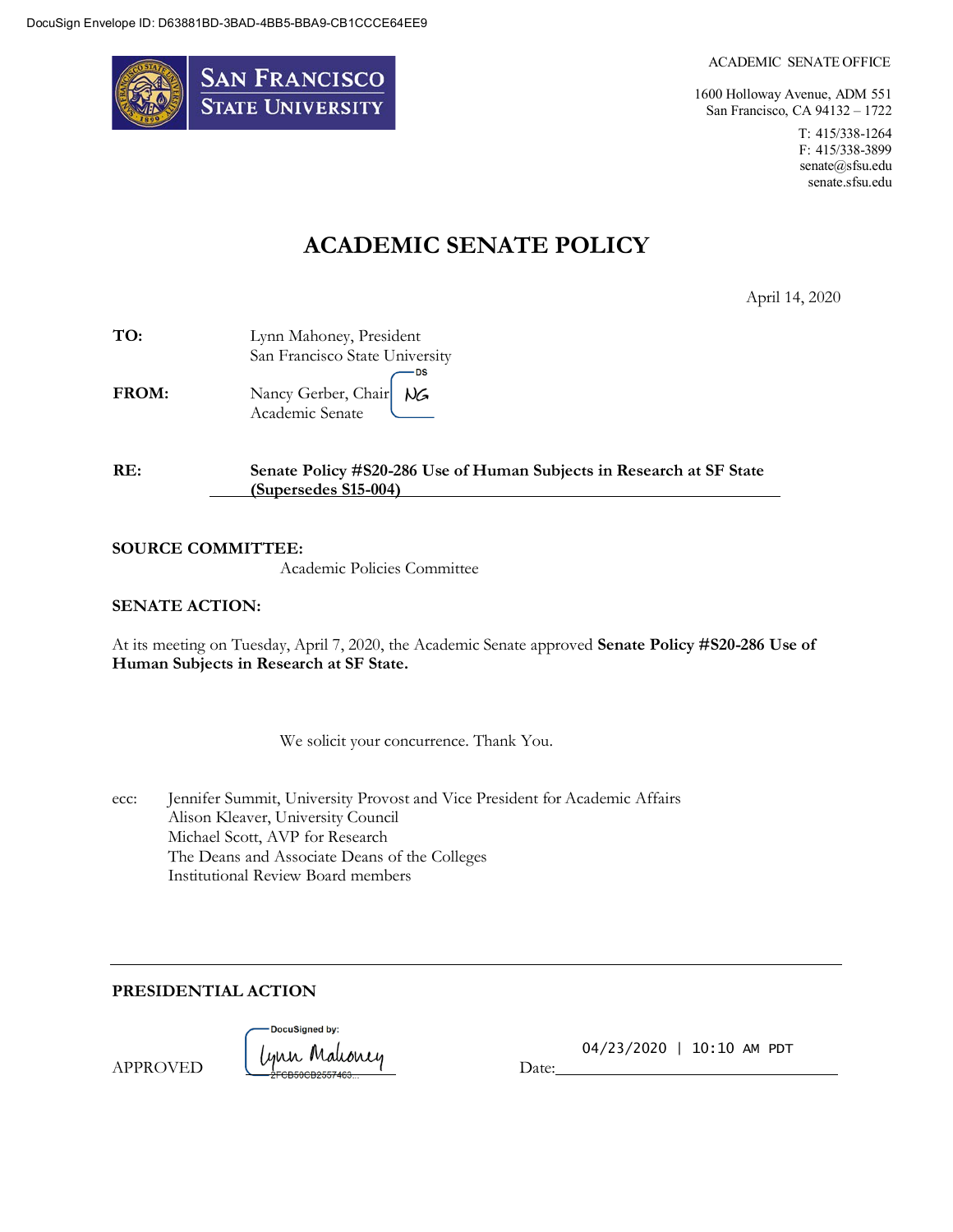

Policy #: *S20-286* Supersedes: S15-004 Senate Approval: *4/7/2020*  Presidential Approval: 4/23/2020 Effective: *Fall 2020* Last Review: *Spring 2020* Next Review: *Spring 2023*

## *Use of Human Subjects in Research at SF State*

**Source Committee:** Academic Policies Committee **Unit(s) Responsible for Implementation:** *Office of Research and Sponsored Programs* **Consultations:** *AVP for Research, Institutional Review Board*

#### **History**

| Version | Approved   | Revisions(s)                                                                                                                                                                                                       |
|---------|------------|--------------------------------------------------------------------------------------------------------------------------------------------------------------------------------------------------------------------|
|         | 04/23/2020 | Original; Replaces in whole #S15-004. Addresses changes in<br>Federal policy, sets out actions in cases where the policy is<br>violated. Pulls out procedural information into a Guidebook and<br>the IRB website. |
|         |            |                                                                                                                                                                                                                    |

## **Rationale**

*This document sets forth the policies and procedures for the protection of human subjects in research, development, and related activities conducted at, or sponsored by, San Francisco State University (SFSU). It also serves to implement the specific requirements of the United States Department of Health and Human Services (HHS) (45 Code of Federal Regulations Part 46, known as Common Rule, as revised FR 40, 11854-58, March 13, 1975; FR 40, 33528-30, August 8, 1975; FR 43, 1758, January11, 1978; and FR 46, 8366-8392, January 26, 1981, FR 48, 9269, March 4, 1983, and FR 48, 9818, March 8, 1983, June 19, 2018). This statement supersedes all previous university policy statements governing the protection of human subjects.*

## **Table of Contents**

1.0 Introduction 1.1 Definitions 2.0 Applicability of this Policy 3.0 Authority and Assurance of Compliance 4.0 Institutional Review Board 5.0 IRB Records 6.0 Enforcement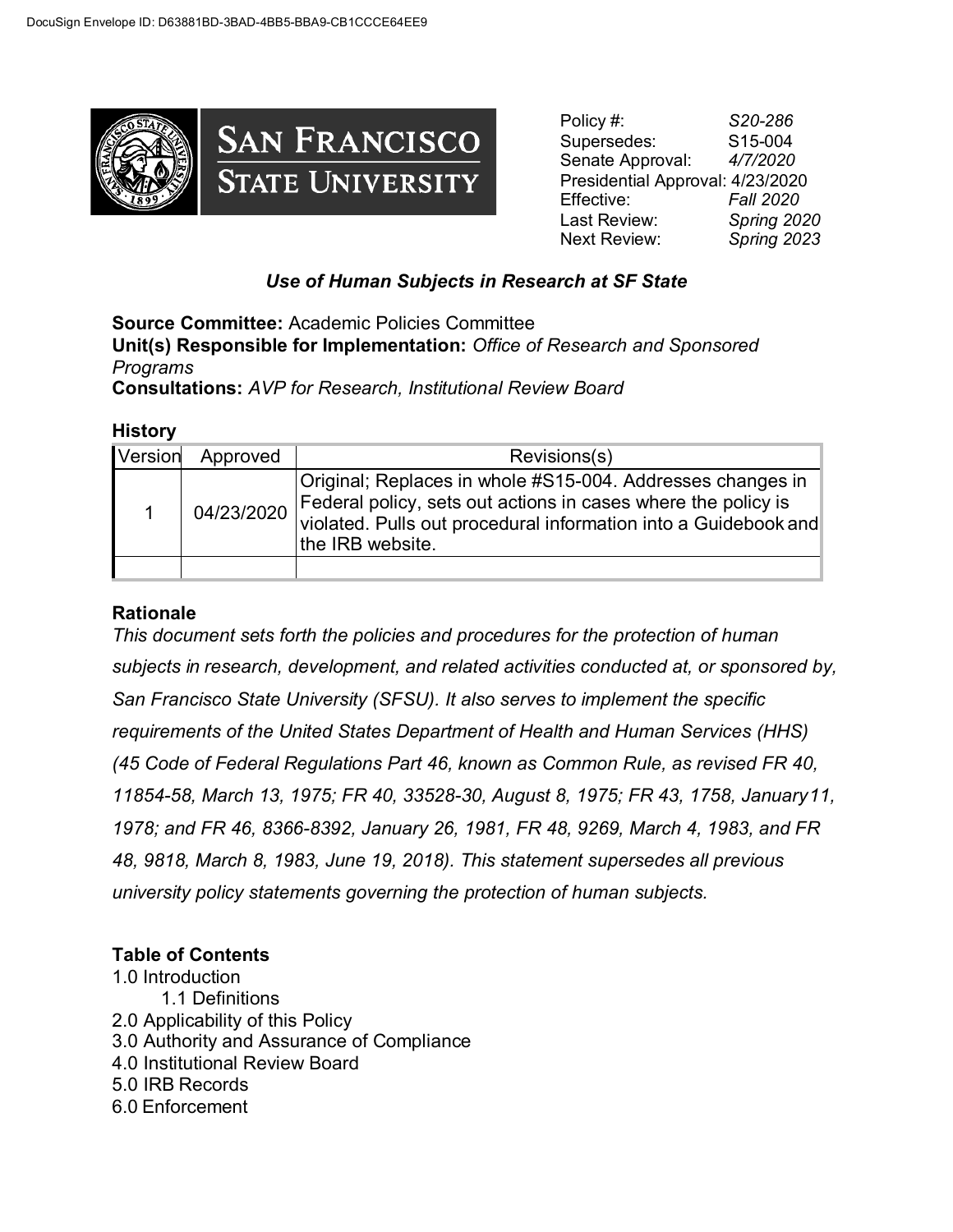#### **Policy**

#### 1.0 Introduction

This policy sets out the requirements for faculty, students, and staff carrying out research, development, and related activities involving human subjects and conducted at, or sponsored by, San Francisco State University (SFSU). The latest Guidebook and Office of Research and Sponsored Program's Human and Animal Protections website (now available at [https://research.sfsu.edu/protocol\)](https://research.sfsu.edu/protocol) for the Institutional Review Board contains relevant information for researchers planning on work with human subjects and for members of the IRB.

#### 1.1 Definitions

- *Common Rule.* The Common Rule is a federal policy covering research on human subjects that applies across federal agencies. It includes requirements for compliance with human subject protections by research institutions and lays out requirements for Institutional Review Board operations, how researchers should obtain and document informed consent of research subjects, and additional protections for vulnerable populations.
- *Belmont Principles.* From the Belmont Report, which outlined the case for appropriate research behavior, the Belmont Principles include Respect for Persons, Beneficence, and Justice. Together, they emphasize respect for all involved in research, maximizing benefits and minimizing possible harm during the research process, and working to achieve fairness and equal treatment.

## 2.0 Applicability of this Policy

It is campus procedure to apply the Common Rule to all research on campus with few deviations from the Common Rule, such as for research sponsored by an entity that has not adopted the Common Rule. Any deviations from the Common Rule will be identified with a justification for why the Common Rule is not being applied, and the campus's procedure for ensuring the equivalent protection of human subjects is in accordance with the Belmont principles of autonomy, beneficence, and justice (see IRB Guidebook and website, currently at [https://research.sfsu.edu/protocol\)](https://research.sfsu.edu/protocol).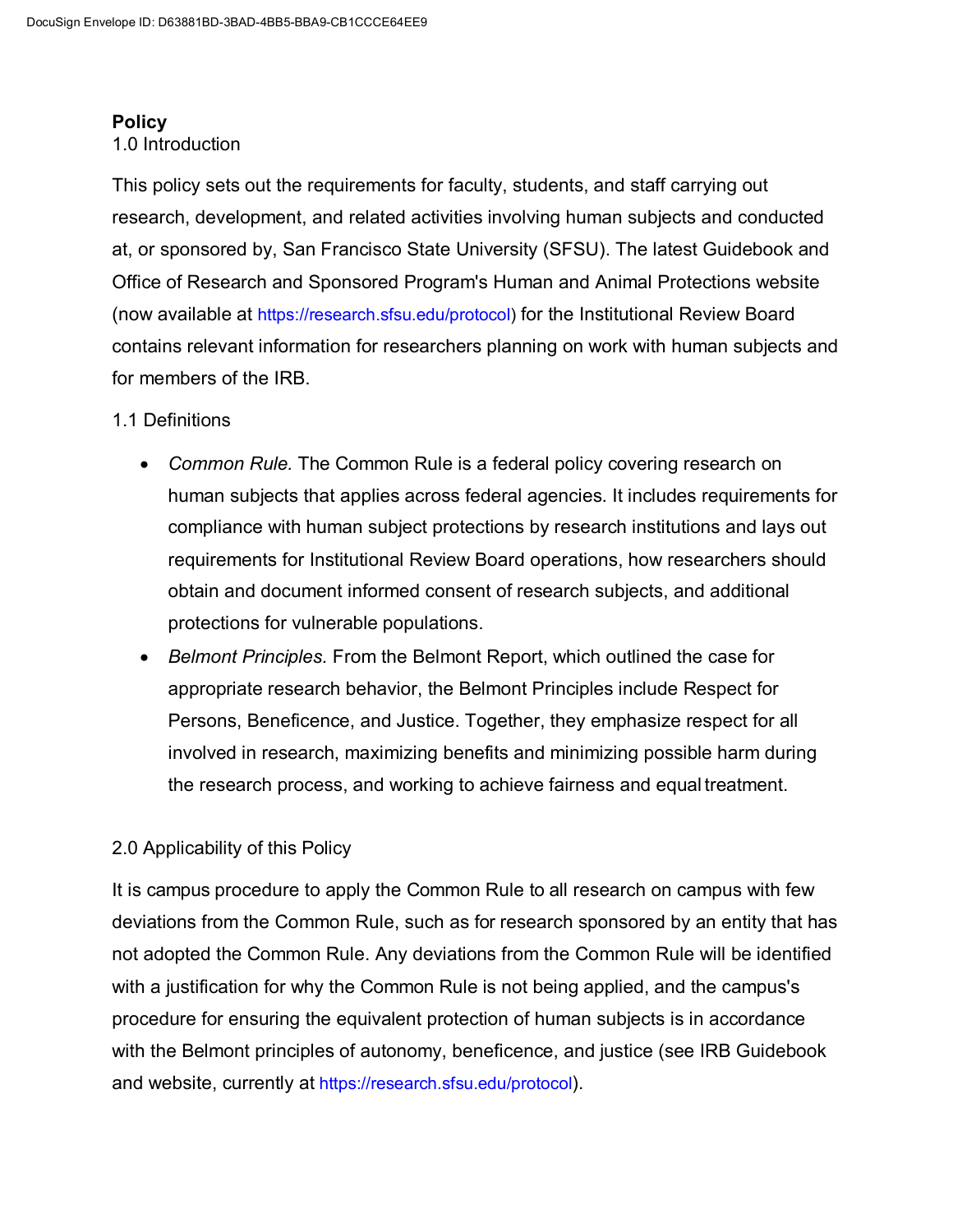The University's assurance document was last revised in 2018 to reflect changes in HHS regulations according to the Final Rule published in the Federal Register on January 19, 2017. Effective January 21, 2019, all initial submissions of human subjects research that is funded by a federal or other agency that has adopted the Common Rule will be reviewed according to the Final Rule. All human subjects research studies that were approved prior to January 21, 2019, will follow the pre-Final Rule regulations until expiration or closure.

This policy gives paramount weight to the protection of human subjects in research on the basis of ethical considerations outlined below. In addition, the policy reflects the legal requirements that apply to research. This policy applies to the review of research involving human subjects. SFSU is considered to be engaged in research if such research meets any of the following criteria; it:

- Is conducted on San Francisco State University campus premises
- Utilizes San Francisco State University facilities or resources
- Is conducted by SFSU employees (faculty and staff), students or other persons affiliated with SFSU and involves obtaining informed consent for the collection or analysis of individually identifiable data and analysis of such data
- Is conducted under the auspices of the SFSU Sponsored programs or SFSU auxiliaries

If SFSU is considered to be 'engaged' in research (as defined in 45CFR46.101), it triggers either the need for a SFSU IRB review, operating according to the content of this policy, or entering into an agreement with another engaged institution whose IRB will review the research. All questions regarding the engagement of research and reliance agreements should be directed to the Office of Research & Sponsored Programs.

## 3.0 Authority and Assurance of Compliance

The Office of Research & Sponsored Programs and the all-university, Institutional Review Board (IRB) reports to the Associate Vice President for Research and Sponsored Programs. The Associate Vice President is designated the Institutional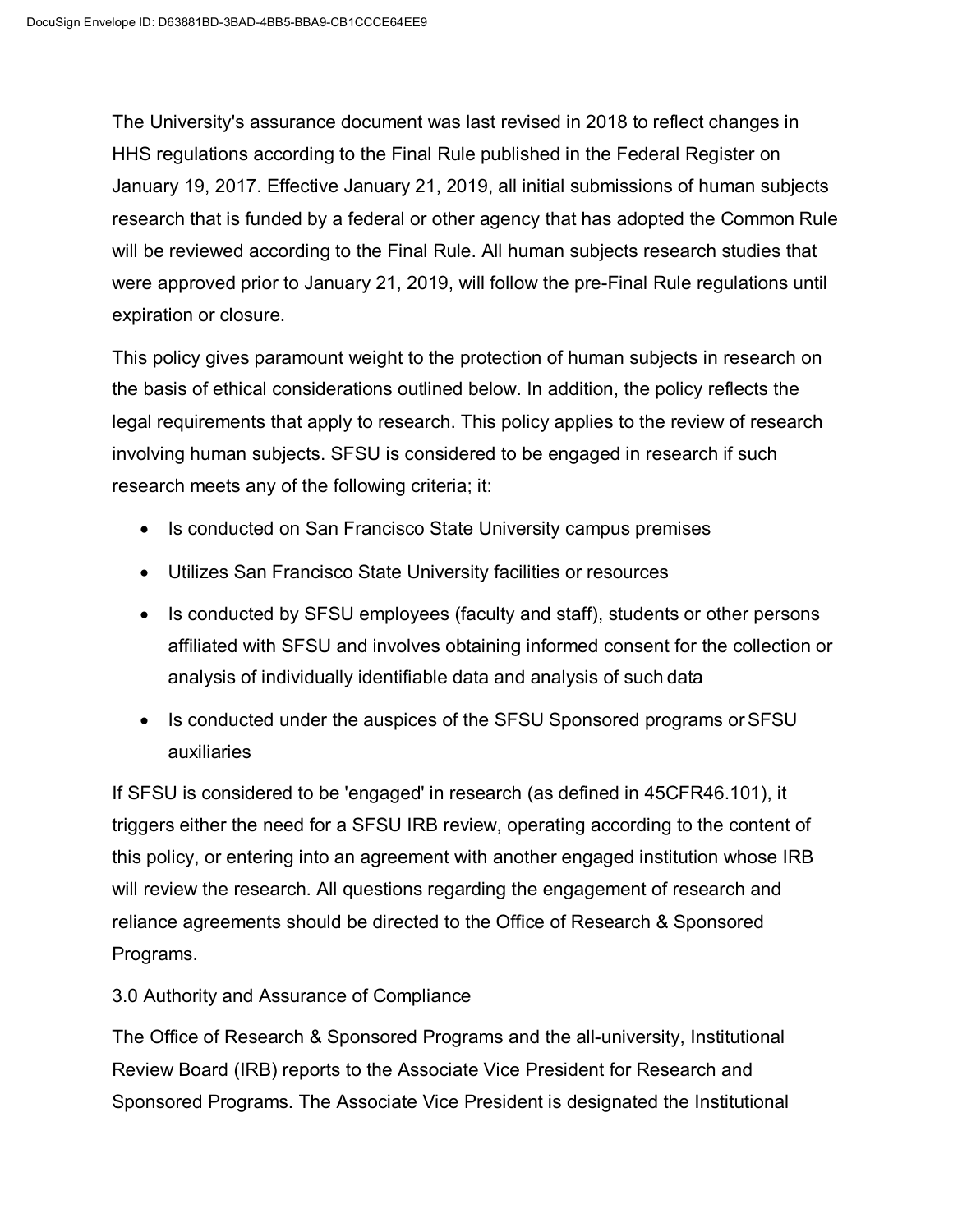Official by the President of the University to ensure compliance with this policy for the protection of rights and welfare of human subjects in research. The IRB convenes a full committee meeting once a month, or as needed, to review SFSU research proposals that involve human subjects and greater than minimal risk, or those that involve vulnerable populations.

The determination of which review category is pertinent in each case is made by the office staff in consultation with the IRB Chair or a designee of the Chair. The SFSU IRB adheres to local, state, and federal regulations governing the protection of human subjects in research. Researchers on all university research projects that involve human subjects and involve faculty, staff, or students are expected to contact the human and animal protections unit (HAP) in the Office of Research & Sponsored Programs for consultation before proceeding with their research project. The Institutional Review Board (IRB) shall review and have authority to approve, require modifications in (to secure approval), or disapprove all research activities covered by this policy, including exempt research activities under 45CFR46.104 for which limited IRB review is a condition for exemption.

#### 4.0 Institutional Review Board

The Institutional Review Board (IRB) is a standing administrative committee of the University. The IRB is administratively responsible to the Associate Vice President for Research and Sponsored Programs. Membership on the board is for a three-year, renewable term unless the member requests to terminate their membership on the board before their term ends. The IRB is composed of members representing the University faculty, staff, and local community. Membership includes at least one individual whose primary concerns are in the non-scientific areas and at least one member not otherwise affiliated with the institution and who is not part of the immediate family of a person affiliated with the institution. The faculty members must represent a variety of disciplines representative of the research reviewed.

#### *4.1 Selection/Appointments*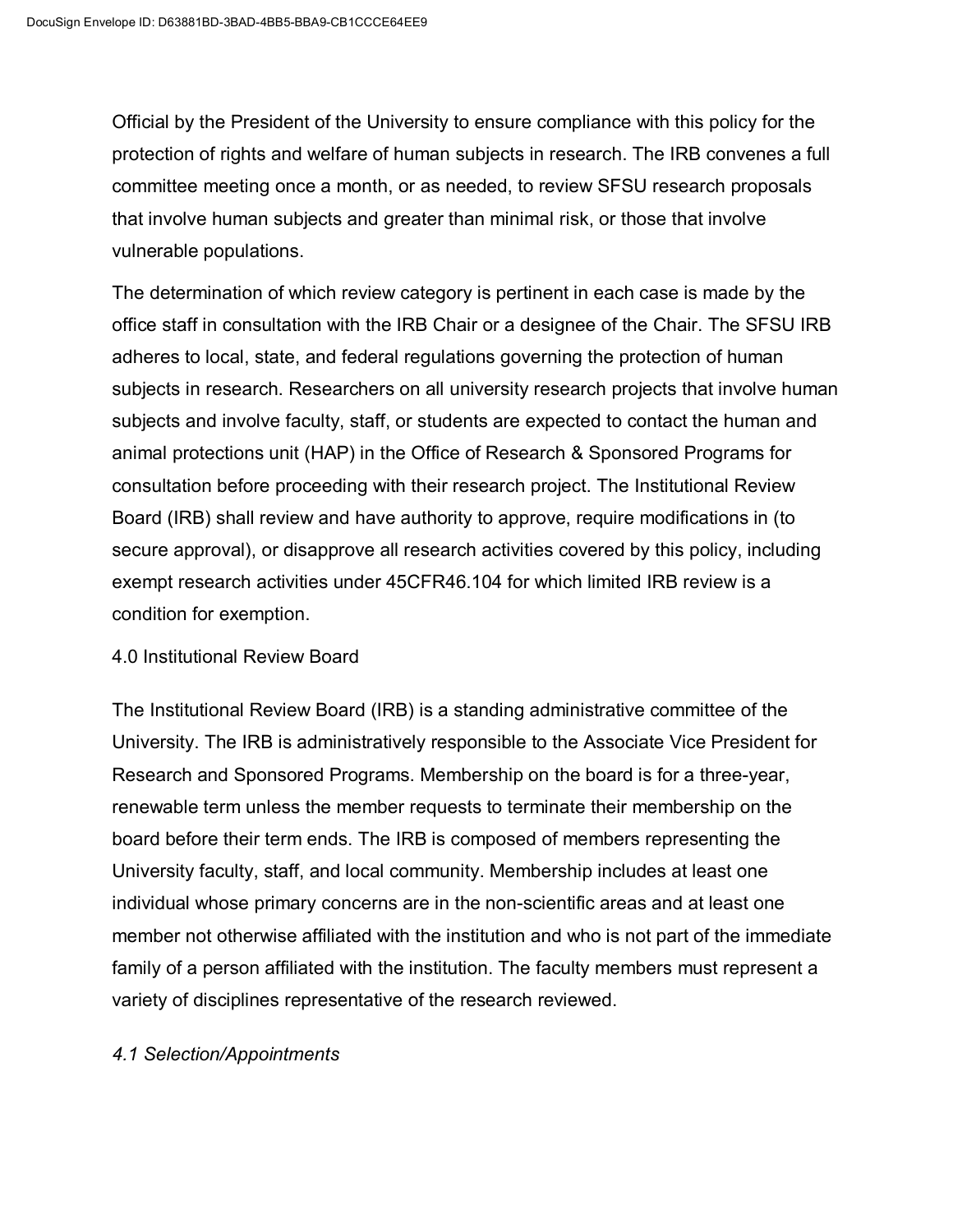The IRB Chair or IRB Administrator will confirm that IRB membership is in compliance with regulations (46.107). If an additional member(s) is needed, several methods are used to identify candidates. The existing members may be asked to provide recommendations to the Chair. Department Chairs may be contacted to suggest faculty who are available and interested. Faculty who are active in the research community may be contacted directly to discuss service to the committee.

The Associate Vice President for Research and Sponsored Programs, in consultation with the Dean of Graduate Studies, shall appoint committee members with the concurrence of the Executive Committee of the Academic Senate for three-year terms.

Representatives of Office of Research and Sponsored Programs shall be ex-officio members without a vote, except the IRB Administrator may be appointed as an alternate non-scientist member of the board.

Reappointment may occur on an annual basis.

#### *4.2 Alternate Member*

An alternate member may be appointed to the Committee to serve in the absence of a member. Alternate members shall be appointed in the same manner as primary voting members and shall only be counted towards quorum when the primary voting member is absent.

## *4.3 Training*

IRB members must attend new member orientation prior to beginning their service on the IRB and complete the CITI (Collaborative Institutional Training Initiative) course, including the elective IRB member modules. They will also participate in initial and continuing education by reviewing relevant materials on issues, regulations, and guidance concerning human subjects protections, to be disseminated by the IRB Coordinator. IRB members will be familiar with the Code of Federal Regulations (45 CFR 46) [\(http://www.hhs.gov/ohrp/regulations-and-policy/regulations/45-cfr-](http://www.hhs.gov/ohrp/regulations-and-policy/regulations/45-cfr-46/index.html)[46/index.html\)](http://www.hhs.gov/ohrp/regulations-and-policy/regulations/45-cfr-46/index.html), the Belmont Report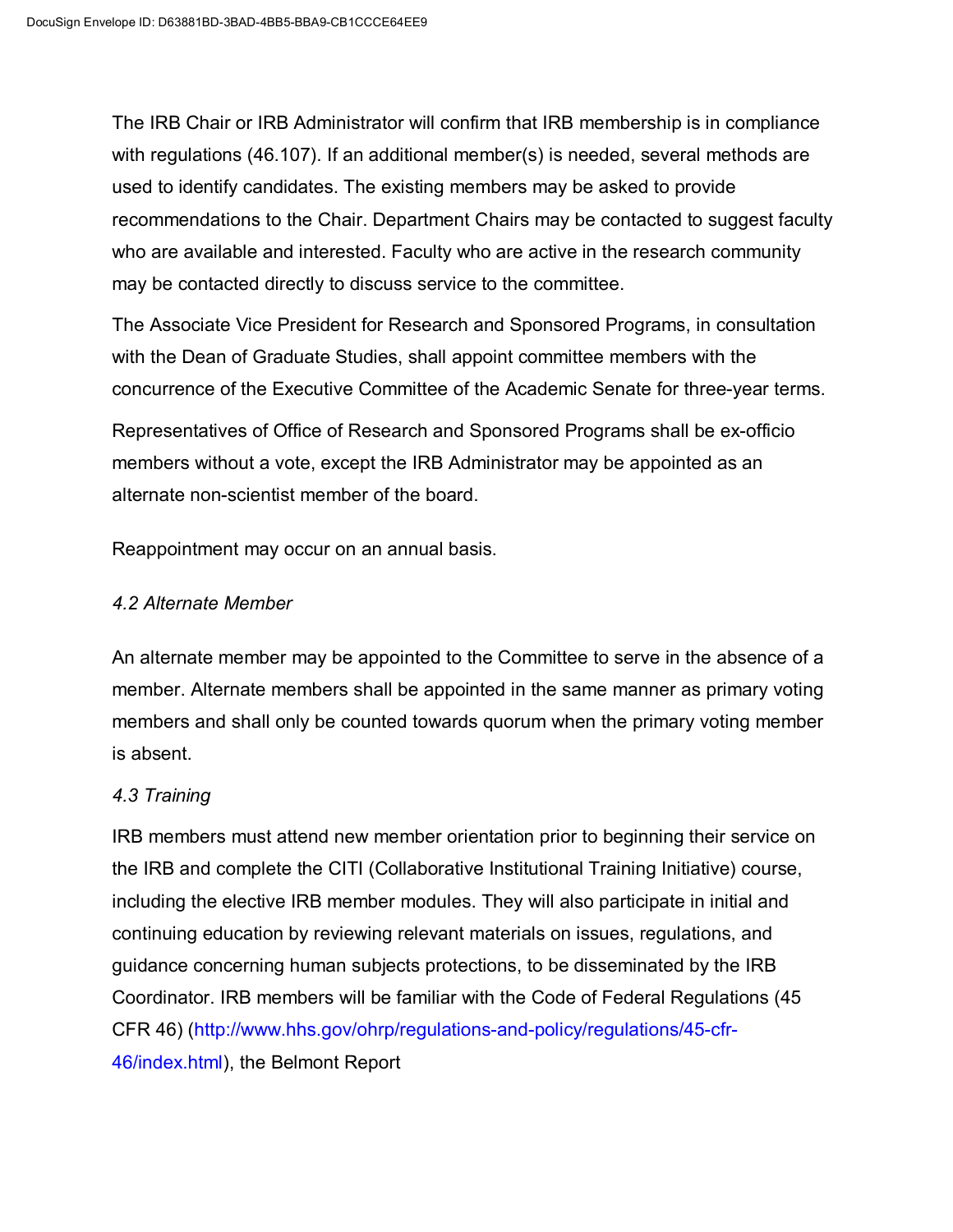[\(http://www.hhs.gov/ohrp/regulations-and-policy/belmont-report/index.html\)](http://www.hhs.gov/ohrp/regulations-and-policy/belmont-report/index.html) and with this IRB policy document. IRB members are also periodically notified of events such as lectures, workshops, and conferences related to human research protections occurring locally and nationally.

#### *4.4 Chair and Associate Chair*

The committee will elect a Chair and an Associate Chair annually in consultation with the Associate Vice President for Research and Sponsored Programs. To be nominated for the Chair position, the member must have served on the IRB for at least one year and have sufficient expertise in the use of human subjects for research at SFSU. The Chair and Associate Chair should come from different disciplinary backgrounds.

The responsibilities of the Chair and Associate Chair are defined in the IRB Guidebook and published on the IRB website [\(https://research.sfsu.edu/protocol/about\\_committee\)](https://research.sfsu.edu/protocol/about_committee).

#### *4.5 Committee Rules*

The IRB meets a minimum of once a month. The schedule of meetings and deadlines for submission of protocols is to be added to an agenda that must be posted on the IRB website at the start of the academic year. If an emergency meeting is necessary in order for the IRB's actions to conform to any aspect of HHS policy or if extra meetings are necessary to accommodate and review a high number of protocols, the IRB chair will call such a meeting.

A quorum of the IRB is defined as a majority of the total membership. In order for official committee business to be conducted, a quorum must be present. In order to review proposed research, the quorum must include at least one member whose principal concerns are in non-scientific areas. Research must be approved by a majority of those members present at the meeting. Any action taken without a quorum present that requires a vote is considered invalid (45 CFR 46.108(b))

#### 5.0 IRB Records

The Office of Research and Sponsored Programs maintains the current IRB membership roster, documentation of reviews, IRB minutes, and IRB correspondence.